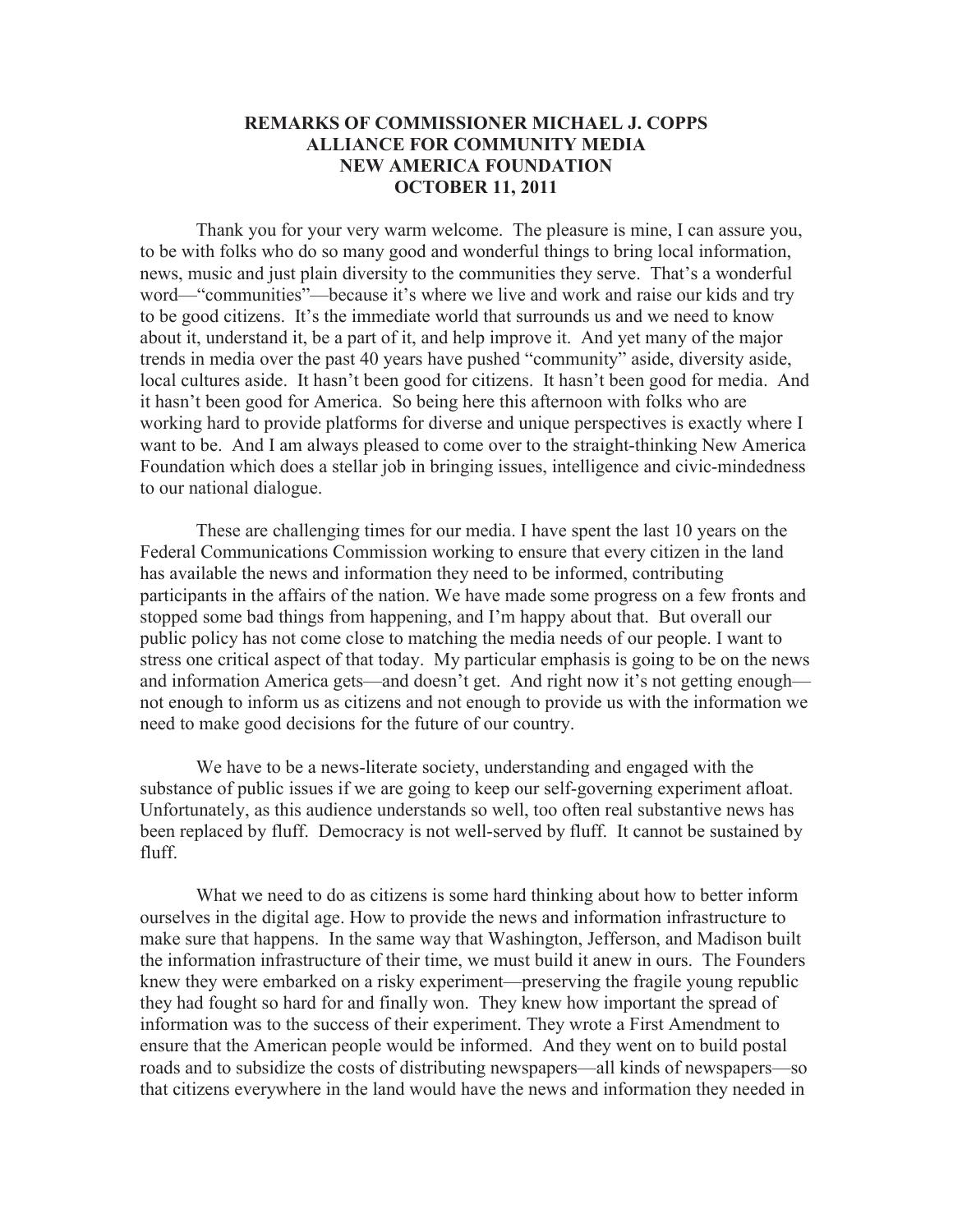order to make good decisions for the future of their young nation and to keep the democratic experiment going. So they built the information infrastructure of early America. Now it's our time to be information infrastructure builders just like the Founders were information infrastructure builders—to provide ourselves with the tools and the resources we need to sustain self-government and to safeguard and prosper our nation. It's a time of new tools and new technologies compared to two centuries ago, to be sure—but it is the very same enduring democratic challenge across all those years.

We are not meeting that challenge today. More and more, we see the perils of a hyper-consolidated commercial media and the damage it has wreaked on our civic dialogue. On top of that came successive Federal Communications Commissions that not only blessed the mega-consolidation—actually encouraged it—but then went on to pull the props out from under almost all of the public interest oversight that it previously performed. As newly-consolidated companies tried to pay off the huge debts they had incurred to combine, and as they strove to satisfy the always-escalating expectations of Wall Street and the financial crowd for fatter bottom lines, the news media was the first to feel the pain. Feel the ax, actually. Newsrooms were shuttered, journalists fired, and investigative journalism put on life-support. The inevitable result has been, to be blunt about it, a too often dumbed-down national dialogue on matters vital to our country's future. The result has been evermore glitzy infotainment masquerading as real news. It has been thousands of journalists walking the street in search of a job instead of walking the beat in search of a story. It has been shouted opinion replacing solid fact. As the late Senator Daniel Patrick Moynihan reminded us, everyone is entitled to their own opinion—everyone is not entitled to their own set of facts.

Meanwhile the challenges we face as a nation are so deadly serious. Our economy founders, our global competitiveness has lost its edge, nearly a fifth of the workforce is un- or under-employed, our education lags with teachers suffering as much as the kids, 50 million Americans have no health insurance, and our children enter a world more challenging by far than the one where you and I grew up. If we don't have a media that can dig for facts, cover all these beats, separate fact from opinion, and hold the powerful accountable, then tell me please how in the world are we going to meet and master these challenges? How are we going to overcome? To me, getting our journalism and our media right is Step Number One in getting our democracy right.

The Information Needs of Communities Report released by the FCC staff over the summer identified enormous gaps that exist in our media environment, primarily the fact that there is a serious dearth of local accountability journalism. But I was disappointed that the Report didn't put forward a more robust set of recommendations for action particularly actions the Commission itself could take under the authority it already has. That's where the Report fell down. It was kind of like a doctor identifying a patient's symptoms—but then prescribing no medicine. There are plenty of worrisome symptoms that the report does a good job of illuminating. For instance, one-third of local broadcast TV stations do little to no news. Or this: institutions paying stations for favorable coverage, including reports of a hospital that paid a TV broadcaster \$100,000 for some positive stories. And this, although it's a revelation that was no surprise to anyone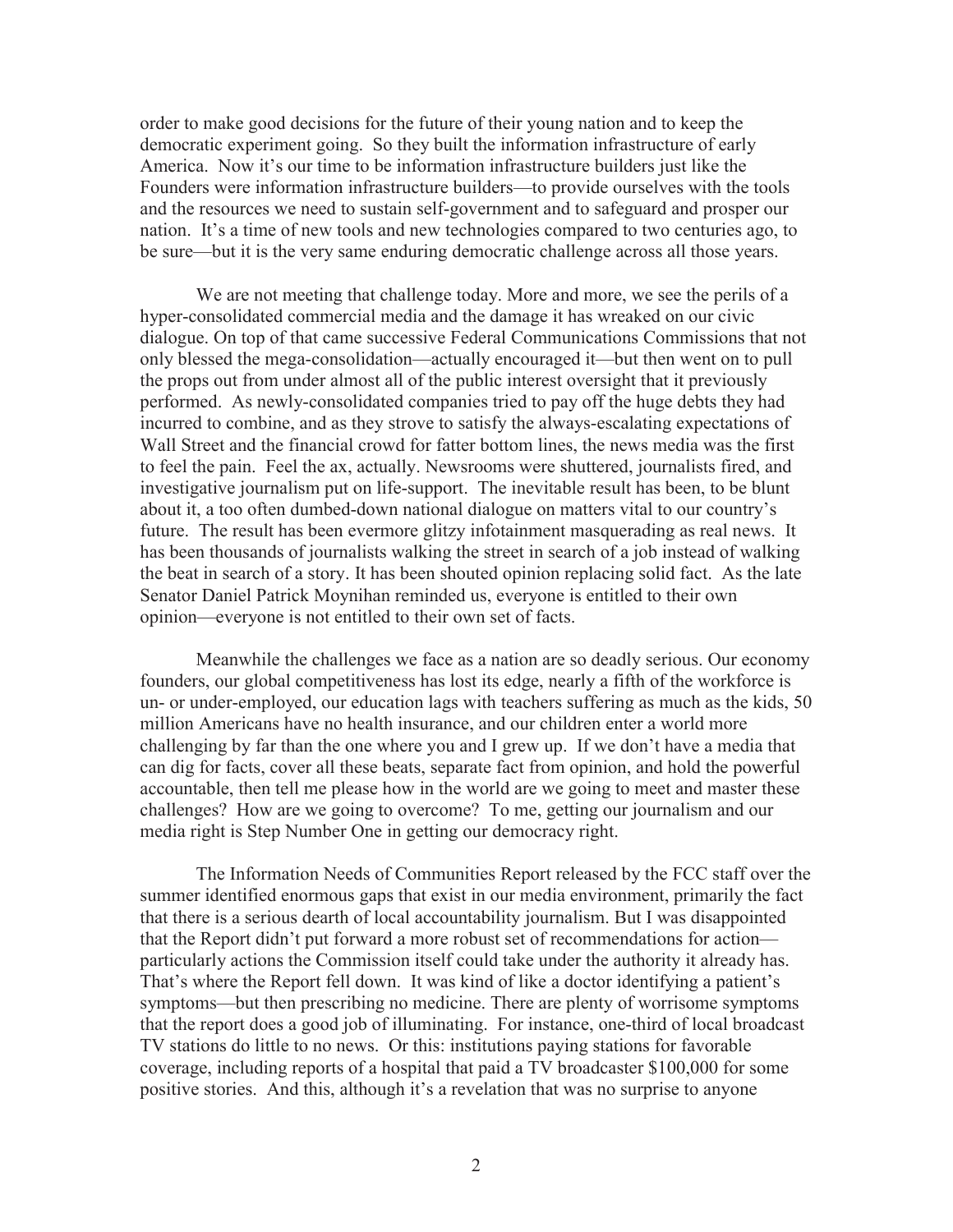working on media reform: the FCC is doing practically zero enforcement of broadcaster licenses during the renewal process. The last time we took away a license on public interest grounds was more than 30 years ago. What can we do about all this?

Well, here's one ill the Commission could fix right now: instead of the current FCC rubberstamp license renewal process, wherein every eight years a broadcaster sends in his application and we grant it without doing any serious review about the station's public service performance, how about a policy that demands licensees to renew every three years and we take a good, hard look at the licensees' records and match them up with some guidelines to demonstrate they are providing your communities with real local news and information, that they are reflecting the diversity of all your media market's citizens, that they are open to the expression of diverse viewpoints, and that they are actually talking with people in their communities of service about the programs people would like to see and hear and the issues that are important to them? Is that asking too much? I don't think so. And, if we find that a station is not serving its community of license in a significant way, then let's take that license and give it to someone who will. With that kind of approach, I don't think it would take very long for the word to go forth that the FCC is back in the business of enforcing the public interest.

Here's another action we could take—say "No" to some of these mega-media mergers that have done so much to eviscerate localism by allowing a few media moguls to gobble up more and more of our broadcast outlets. In mega media, the bottom line often trumps the public interest.

Or how about this—some positive steps to strengthen community media? Why can't the Commission make this a priority? Why can't we understand its huge potential to both enhance the media and empower communities? How about dealing promptly with the issues and petitions you bring us? How about finally determining that carriage of PEG channels on the basic tier is a public interest obligation that cable companies need to live up to? We need to ensure this obligation is being met. And if a company insists on all of the benefits of cable without being called so, we should insist that if they walk like a duck and talk like a duck, they ought to be called a cable duck too. This has been sitting for too long at the Commission while PEG channels get moved to digital Siberia.

Let's talk about new media for a minute or two. I know you folks are community media now, not just community radio or community traditional media. And that's exactly as it should be. If it works as it should, the Internet can provide us with a wonderful new town-square of democracy, paved with broadband bricks. Barriers to entry are low, the links are ubiquitous, and we can all be participants. Interesting innovation and entrepreneurship are obviously taking place. So the future holds tremendous digital promise. But, let's be candid—the promise of new media is far from fulfilled. Nothing is guaranteed and, in truth, what has been lost in traditional media has not yet been filled in by new media. Not by a long shot. And realize this: the overwhelming bulk of the news we get—well over 90 per cent—continues to originate from newspaper and broadcast journalism. The problem is: there is so much less of it.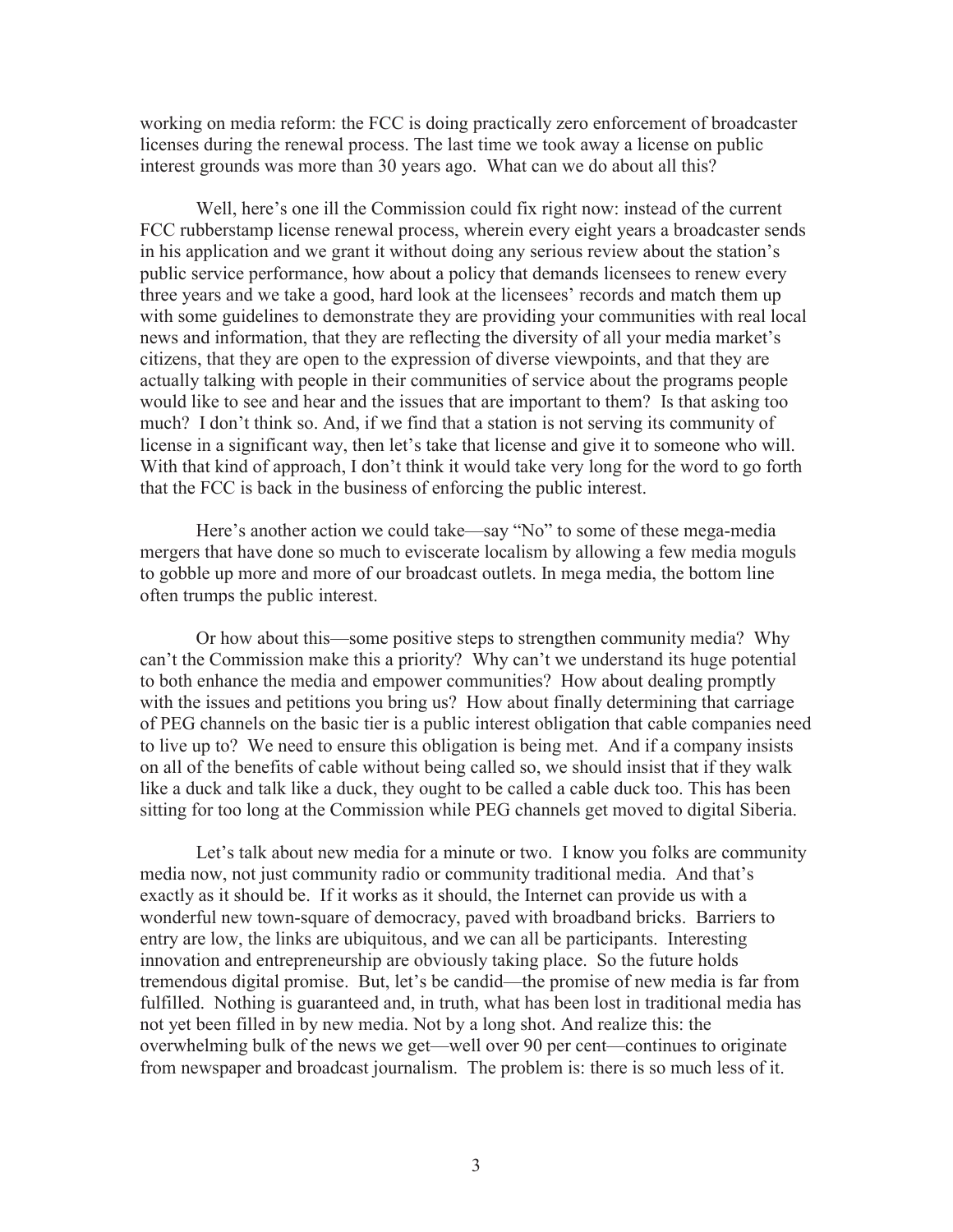So if our goal is that every American should possess the skills to discern real news from infotainment, trustworthy sources from untrustworthy, and fact from opinion, then we have some work to do. If kids—and seniors like me, too—are going to harvest the awesome potential of our media tools and technologies, then we have some serious educating to do. And let's face it—making media work for all of us is tough slogging.

I see a huge role for community media centers and PEGs to play here. Already you are helping to provide the skills the country needs in the new literacies—digital, media and news literacy. I know that for several decades your members have been out in the neighborhoods providing a platform for programming otherwise not seen, reaching out to citizens the mega-broadcasters never even see. And I know the great work you are already doing to provide critical training, to fill the many literacy voids that exist, and to work with schools, anchor institutions and all sorts of community organizations. Now the time is ripe for us all to pull together to strengthen our partnerships with media outlets in communities across the land, including public media, and for your organizations to be hubs of a new media revolution. The FCC shows signs of being a willing partner to take some forward-looking steps on the digital literacy ramifications of broadband adoption, and you and your members can do a lot to help make this a reality and to help ensure that our initiatives have real clarity of focus on local communities and specifically the kind of news and media literacy I have mentioned today. Our future is so tightly interwoven with new media—indeed, all media—that if we can't field a K-12 media literacy curriculum soon—and by that I mean a hefty down-payment in the next year or two—then we are foolishly limiting the potential for future generations to take advantage of the new tools out there that can help make them productive, informed, and involved members of their communities and their nation.

I have heard some talk about calling a youth media symposium this fall or winter to bring together the disparate groups who are working on literacy programs and to actually get a coordinated effort up-and-running. This strikes me as an eminently sensible and worthwhile idea. And I believe that community media folks could be at the epicenter of getting this moving, attracting participants, and developing a program that would lead to early action. Again, there is a huge role for your members to play here.

So the kinds of things I've mentioned—and they surely don't exhaust the list would go a long way toward bringing the public interest back to life. The FCC should be—must be—in the vanguard of this. Many problems call out for Commission attention, I know that. But none call out more urgently than these. And, after all, we have a statutory obligation to serve the public interest; to foster localism, diversity and competition—the three pillars of the public interest; and to encourage the information infrastructure democracy requires.

So much to talk about, so much to do. I just want you to know that I intend to keep working on these challenges in the months and years ahead. As some of you know, I will be leaving the FCC later this year. But I'm not leaving these issues that we have discussed here and that you and I have worked on for so long. I could never do that! I will be trying to do my part and I know you will be doing yours. And I know how